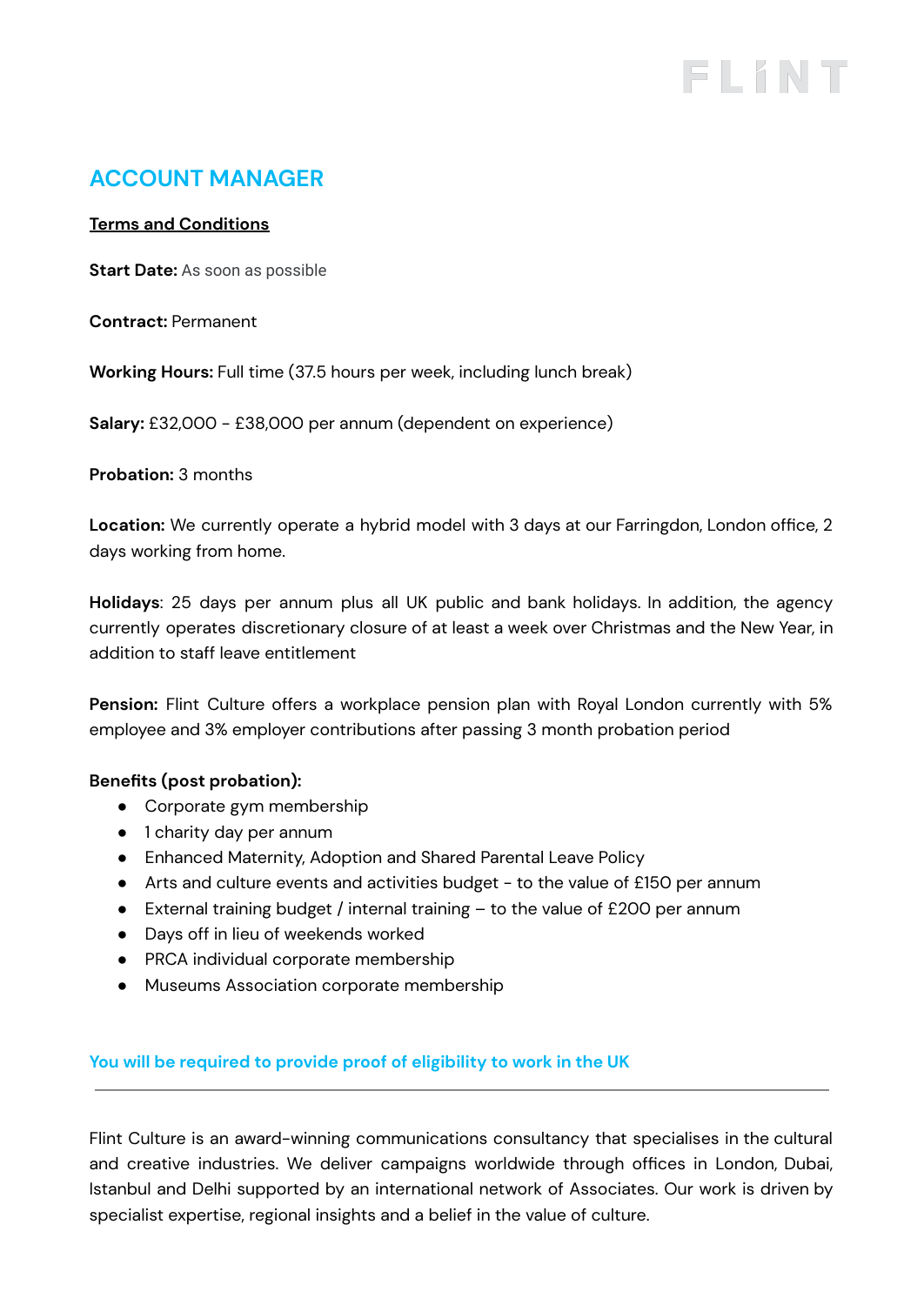We are seeking an experienced Senior Account Executive or Account Manager to join our London team. The role requires a team player who is highly organised and motivated, has an excellent understanding of the media with strong contacts, and has a track record in establishing client relationships and delivering brilliant campaign results.

Our ideal candidate will have proven communications experience within the creative industries, a genuine passion for arts and culture and an understanding of the range of ways in which clients can communicate with their audiences, including creating and sharing digital content. They must be comfortable with speaking to the media but also have the ability to advise clients and manage a varied network of audiences, stakeholders and partners.

The role is instrumental to the agency and sits at the centre of campaigns across the cultural and creative industries, including contemporary art, heritage, performing arts, literature, design and architecture and film. Current clients include Artichoke, The Auckland Project, The House of Music Hungary, The Institute of Contemporary Arts (ICA), The RIBA International Prize, The Sheikh Zayed Book Award, The South Bank, and The Story Museum.

# **Main Duties & Responsibilities**

- Planning and implementing strategic media and digital campaigns for clients
- Developing and maintaining strong client relationships
- Creating and editing press releases, media lists and publicity plans
- Creating and overseeing digital campaign strategies
- Working with stakeholders and partners in the corporate, events and culture sectors
- Managing press trips, client events, private views, photocalls, press offices and launches
- Building and managing relationships with a strong network of UK and international media. Participating in new business development, including researching and writing new business proposals and pitch presentations
- Contributing to Flint Culture's social media and brand development
- Managing account teams and colleagues (the UK and international) and working with the leadership team

# **Skills & Experience Required**

- Minimum 3 years experience in a communications role within the creative industries or relevant PR agency
- Demonstrable experience in team leadership and management
- Experience in working with and influencing national and international, consumer and specialist print and broadcast journalists to achieve positive media coverage
- Experience in working with external stakeholders and partners e.g. sponsors, exhibitors and project partners
- Experience in managing social media platforms (including Twitter and Instagram) and working with social influencers
- Experience in using media monitoring and media databases
- Proven experience in managing client relationships